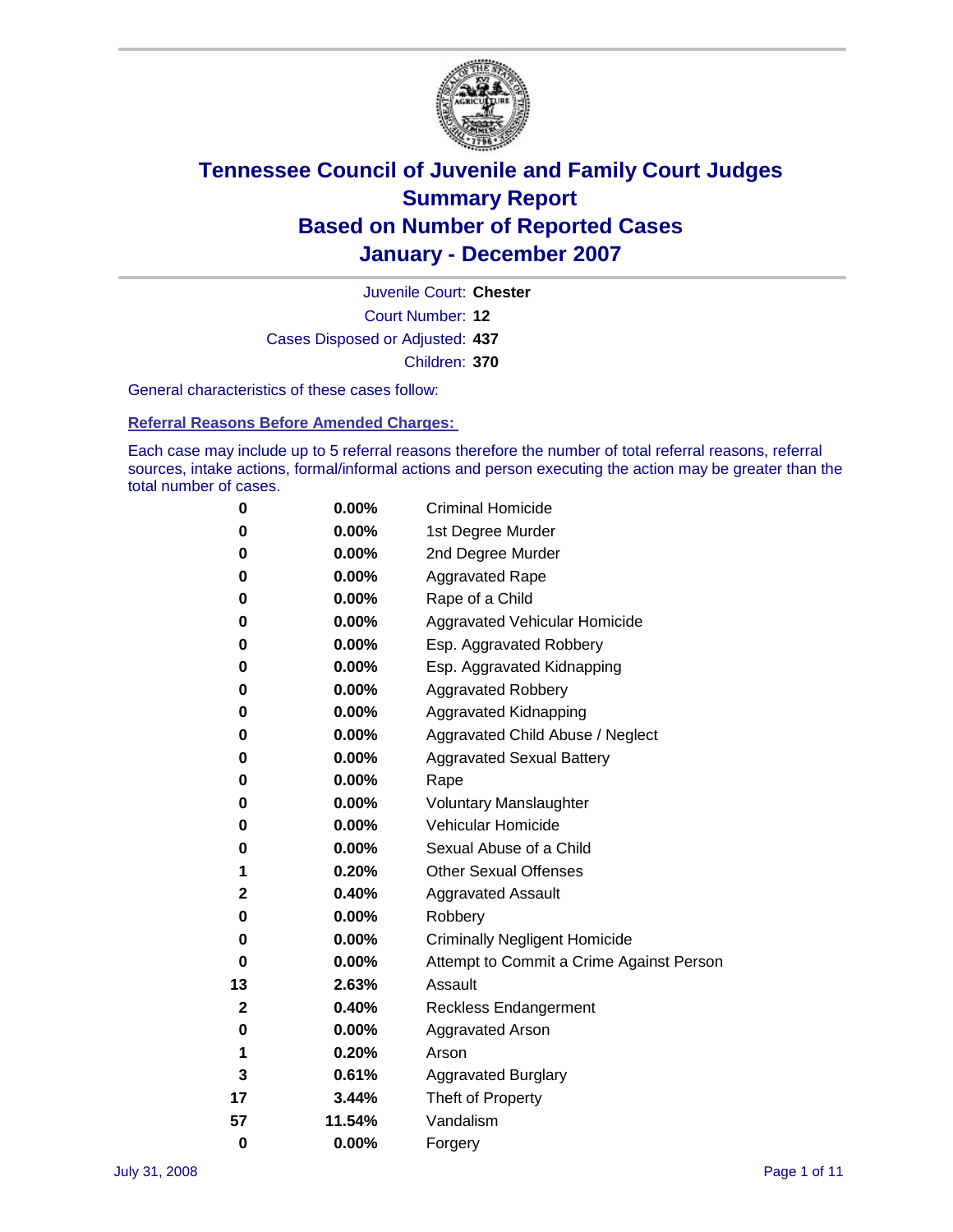

Court Number: **12** Juvenile Court: **Chester** Cases Disposed or Adjusted: **437** Children: **370**

**Referral Reasons Before Amended Charges:** 

Each case may include up to 5 referral reasons therefore the number of total referral reasons, referral sources, intake actions, formal/informal actions and person executing the action may be greater than the total number of cases.

| 0           | 0.00%    | <b>Worthless Checks</b>                                     |
|-------------|----------|-------------------------------------------------------------|
| 0           | 0.00%    | Illegal Possession / Fraudulent Use of Credit / Debit Cards |
| 1           | 0.20%    | <b>Burglary</b>                                             |
| 0           | 0.00%    | Unauthorized Use of a Vehicle                               |
| 0           | 0.00%    | <b>Cruelty to Animals</b>                                   |
| 1           | 0.20%    | Sale of Controlled Substances                               |
| 14          | 2.83%    | <b>Other Drug Offenses</b>                                  |
| 27          | 5.47%    | <b>Possession of Controlled Substances</b>                  |
| 0           | 0.00%    | <b>Criminal Attempt</b>                                     |
| 0           | 0.00%    | Carrying Weapons on School Property                         |
| 1           | 0.20%    | Unlawful Carrying / Possession of a Weapon                  |
| 0           | 0.00%    | <b>Evading Arrest</b>                                       |
| 0           | 0.00%    | Escape                                                      |
| 3           | 0.61%    | Driving Under Influence (DUI)                               |
| 24          | 4.86%    | Possession / Consumption of Alcohol                         |
| 1           | 0.20%    | Resisting Stop, Frisk, Halt, Arrest or Search               |
| 0           | 0.00%    | <b>Aggravated Criminal Trespass</b>                         |
| 1           | 0.20%    | Harassment                                                  |
| 0           | 0.00%    | Failure to Appear                                           |
| 0           | 0.00%    | Filing a False Police Report                                |
| 0           | 0.00%    | Criminal Impersonation                                      |
| 8           | 1.62%    | <b>Disorderly Conduct</b>                                   |
| 5           | 1.01%    | <b>Criminal Trespass</b>                                    |
| 1           | 0.20%    | <b>Public Intoxication</b>                                  |
| 0           | 0.00%    | Gambling                                                    |
| 125         | 25.30%   | Traffic                                                     |
| $\mathbf 2$ | 0.40%    | <b>Local Ordinances</b>                                     |
| 0           | $0.00\%$ | Violation of Wildlife Regulations                           |
| 0           | 0.00%    | Contempt of Court                                           |
| 5           | 1.01%    | Violation of Probation                                      |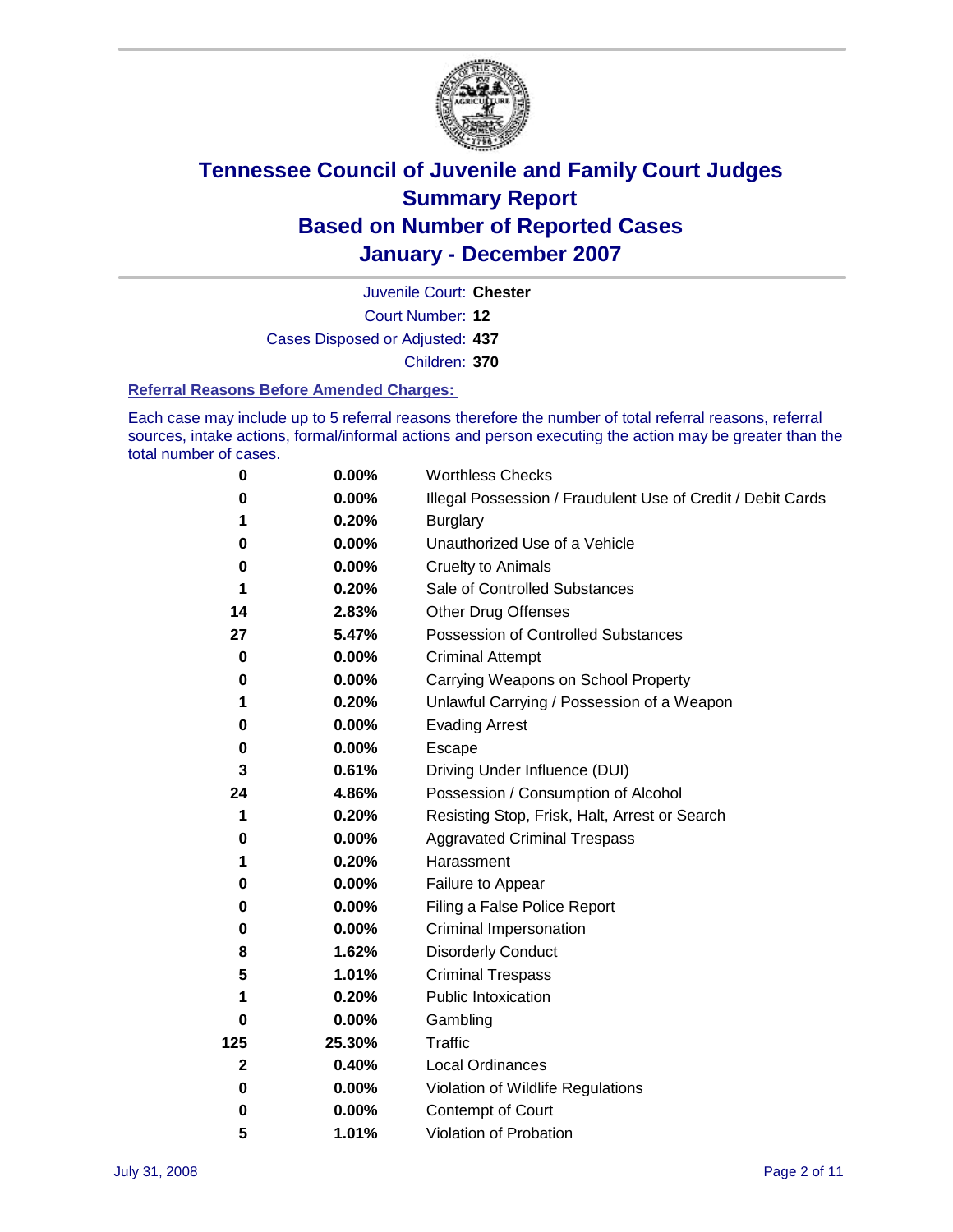

Court Number: **12** Juvenile Court: **Chester** Cases Disposed or Adjusted: **437** Children: **370**

#### **Referral Reasons Before Amended Charges:**

Each case may include up to 5 referral reasons therefore the number of total referral reasons, referral sources, intake actions, formal/informal actions and person executing the action may be greater than the total number of cases.

| 494          | 100.00%  | <b>Total Referrals</b>                 |
|--------------|----------|----------------------------------------|
| 17           | 3.44%    | Other                                  |
| 0            | 0.00%    | <b>Consent to Marry</b>                |
| 0            | 0.00%    | <b>Request for Medical Treatment</b>   |
| 56           | 11.34%   | Child Support                          |
| 19           | 3.85%    | Paternity / Legitimation               |
| 6            | 1.21%    | Visitation                             |
| 24           | 4.86%    | Custody                                |
| 0            | 0.00%    | <b>Foster Care Review</b>              |
| 0            | $0.00\%$ | <b>Administrative Review</b>           |
| $\mathbf{2}$ | 0.40%    | <b>Judicial Review</b>                 |
| 0            | 0.00%    | Violation of Informal Adjustment       |
| 0            | $0.00\%$ | <b>Violation of Pretrial Diversion</b> |
| 1            | 0.20%    | <b>Termination of Parental Rights</b>  |
| 26           | 5.26%    | Dependency / Neglect                   |
| 0            | $0.00\%$ | <b>Physically Abused Child</b>         |
| 0            | 0.00%    | <b>Sexually Abused Child</b>           |
| 0            | 0.00%    | Violation of Curfew                    |
| 1            | 0.20%    | Violation of a Valid Court Order       |
| 1            | 0.20%    | Possession of Tobacco Products         |
| 0            | $0.00\%$ | Out-of-State Runaway                   |
| $\mathbf{2}$ | 0.40%    | In-State Runaway                       |
| 21           | 4.25%    | Truancy                                |
| 3            | 0.61%    | <b>Unruly Behavior</b>                 |
| 0            | 0.00%    | Violation of Aftercare                 |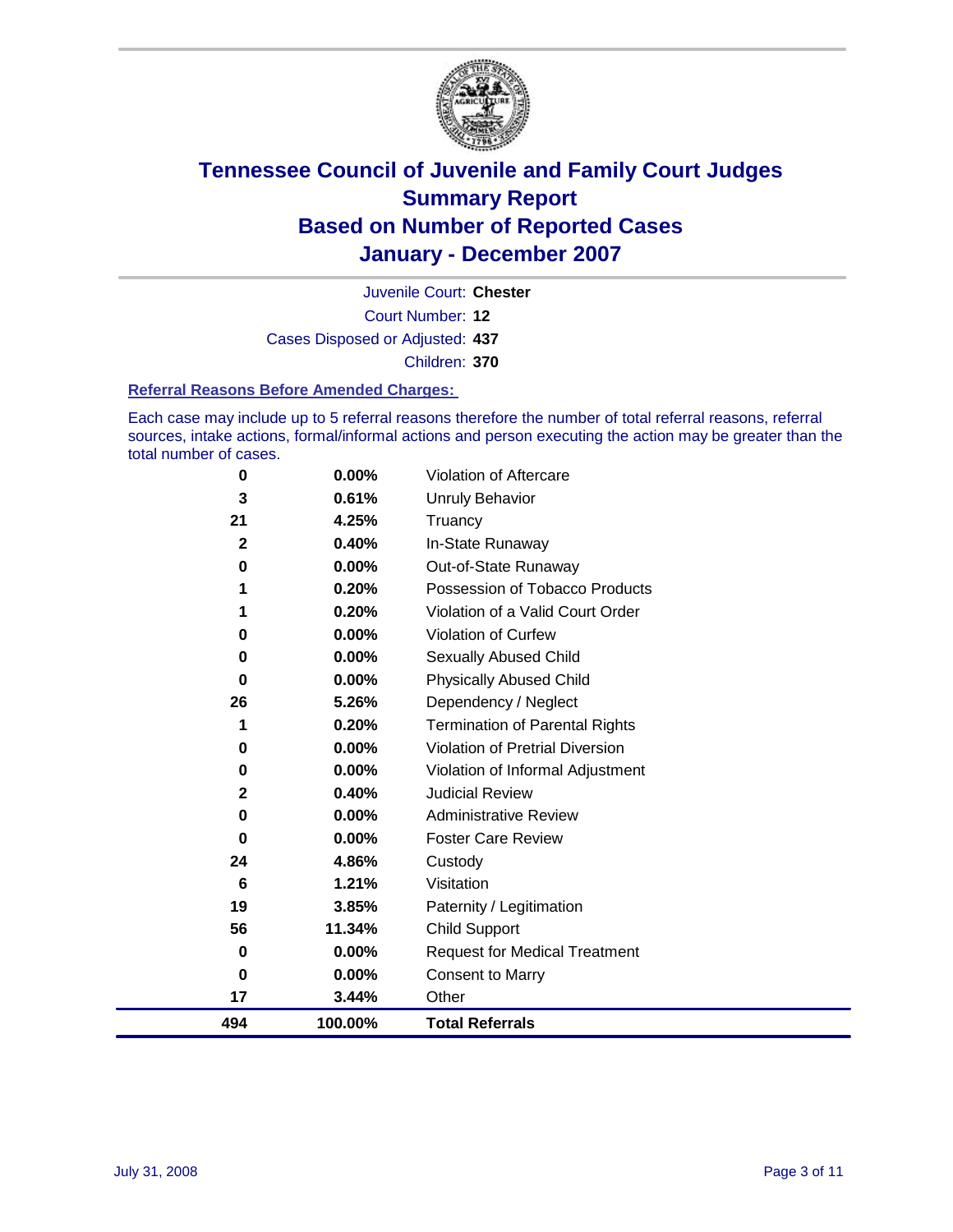

| Juvenile Court: Chester |                                 |
|-------------------------|---------------------------------|
| Court Number: 12        |                                 |
|                         | Cases Disposed or Adjusted: 437 |
| Children: 370           |                                 |
|                         |                                 |

#### **Referral Sources: 1**

| 494          | 100.00% | <b>Total Referral Sources</b>     |  |
|--------------|---------|-----------------------------------|--|
| 1            | 0.20%   | Other                             |  |
| 0            | 0.00%   | Unknown                           |  |
| 0            | 0.00%   | Hospital                          |  |
| 0            | 0.00%   | Child & Parent                    |  |
| 16           | 3.24%   | Victim                            |  |
| $\mathbf{2}$ | 0.40%   | <b>Other Court</b>                |  |
| 1            | 0.20%   | Social Agency                     |  |
| 3            | 0.61%   | <b>Court Staff</b>                |  |
| 74           | 14.98%  | <b>District Attorney's Office</b> |  |
| 3            | 0.61%   | <b>Other State Department</b>     |  |
| 37           | 7.49%   | <b>DCS</b>                        |  |
| 0            | 0.00%   | <b>CSA</b>                        |  |
| 26           | 5.26%   | School                            |  |
| $\mathbf 0$  | 0.00%   | Self                              |  |
| 11           | 2.23%   | Relatives                         |  |
| 26           | 5.26%   | Parents                           |  |
| 294          | 59.51%  | Law Enforcement                   |  |

### **Age of Child at Referral: 2**

| 370 | 100.00%           | <b>Total Child Count</b> |
|-----|-------------------|--------------------------|
|     | $0.00\%$<br>0     | Unknown / Not Reported   |
|     | 0.00%<br>$\bf{0}$ | Ages 19 and Over         |
| 106 | 28.65%            | Ages 17 through 18       |
| 123 | 33.24%            | Ages 15 through 16       |
|     | 8.92%<br>33       | Ages 13 through 14       |
|     | 15<br>4.05%       | Ages 11 through 12       |
|     | 93<br>25.14%      | Ages 10 and Under        |
|     |                   |                          |

<sup>1</sup> If different than number of Referral Reasons (494), verify accuracy of your court's data.

One child could be counted in multiple categories, verify accuracy of your court's data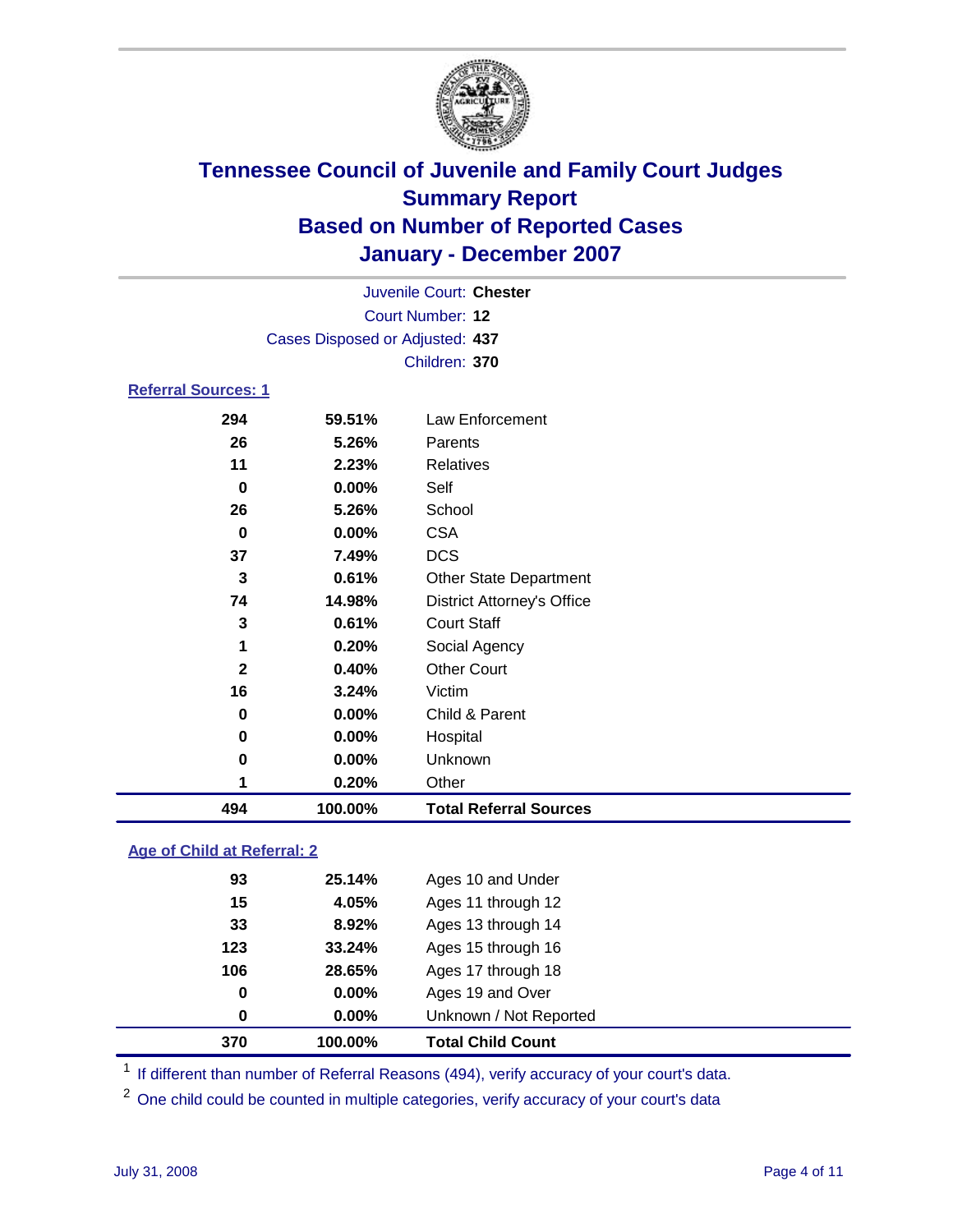

| Juvenile Court: Chester                 |         |                          |  |
|-----------------------------------------|---------|--------------------------|--|
| Court Number: 12                        |         |                          |  |
| Cases Disposed or Adjusted: 437         |         |                          |  |
|                                         |         | Children: 370            |  |
| Sex of Child: 1                         |         |                          |  |
| 199                                     | 53.78%  | Male                     |  |
| 171                                     | 46.22%  | Female                   |  |
| 0                                       | 0.00%   | Unknown                  |  |
| 370                                     | 100.00% | <b>Total Child Count</b> |  |
| <b>Race of Child: 1</b>                 |         |                          |  |
| 299                                     | 80.81%  | White                    |  |
| 62                                      | 16.76%  | African American         |  |
| 0                                       | 0.00%   | Native American          |  |
| 0                                       | 0.00%   | Asian                    |  |
| 9                                       | 2.43%   | Mixed                    |  |
| $\mathbf 0$                             | 0.00%   | Unknown                  |  |
| 370                                     | 100.00% | <b>Total Child Count</b> |  |
| <b>Hispanic Origin: 1</b>               |         |                          |  |
| 10                                      | 2.70%   | Yes                      |  |
| 360                                     | 97.30%  | <b>No</b>                |  |
| $\mathbf 0$                             | 0.00%   | Unknown                  |  |
| 370                                     | 100.00% | <b>Total Child Count</b> |  |
| <b>School Enrollment of Children: 1</b> |         |                          |  |
| 308                                     | 83.24%  | Yes                      |  |
| 56                                      | 15.14%  | No                       |  |
| 6                                       | 1.62%   | Unknown                  |  |
| 370                                     | 100.00% | <b>Total Child Count</b> |  |

One child could be counted in multiple categories, verify accuracy of your court's data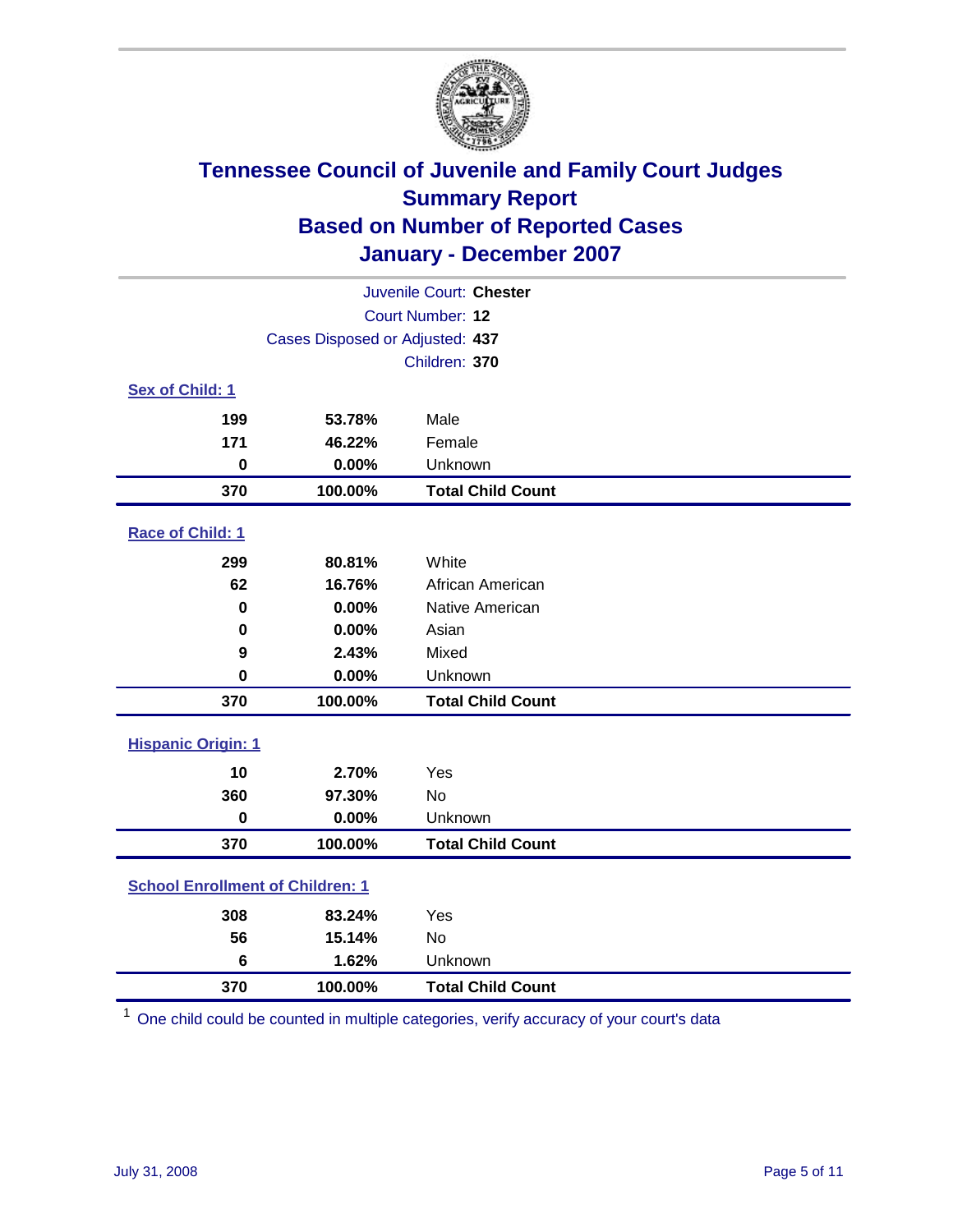

Court Number: **12** Juvenile Court: **Chester** Cases Disposed or Adjusted: **437** Children: **370 Living Arrangement of Child at Time of Referral: 1 22.97%** With Both Biological Parents

| 370 | 100.00%  | <b>Total Child Count</b>   |
|-----|----------|----------------------------|
| 2   | 0.54%    | Other                      |
| 9   | 2.43%    | Unknown                    |
| 2   | 0.54%    | Independent                |
| 0   | $0.00\%$ | In an Institution          |
| 0   | $0.00\%$ | In a Residential Center    |
| 19  | 5.14%    | In a Group Home            |
| 5   | 1.35%    | With Foster Family         |
| 0   | 0.00%    | With Adoptive Parents      |
| 41  | 11.08%   | <b>With Relatives</b>      |
| 24  | 6.49%    | <b>With Father</b>         |
| 146 | 39.46%   | <b>With Mother</b>         |
| 30  | 8.11%    | With Mother and Stepfather |
| 7   | 1.89%    | With Father and Stepmother |
|     |          |                            |

#### **Type of Detention: 2**

| 437 | 100.00%  | <b>Total Detention Count</b> |  |
|-----|----------|------------------------------|--|
| 0   | 0.00%    | Other                        |  |
| 436 | 99.77%   | Does Not Apply               |  |
| 0   | $0.00\%$ | <b>Unknown</b>               |  |
| 1   | 0.23%    | <b>Psychiatric Hospital</b>  |  |
| 0   | $0.00\%$ | Jail - No Separation         |  |
| 0   | $0.00\%$ | Jail - Partial Separation    |  |
| 0   | $0.00\%$ | Jail - Complete Separation   |  |
| 0   | $0.00\%$ | Juvenile Detention Facility  |  |
| 0   | $0.00\%$ | Non-Secure Placement         |  |
|     |          |                              |  |

<sup>1</sup> One child could be counted in multiple categories, verify accuracy of your court's data

<sup>2</sup> If different than number of Cases (437) verify accuracy of your court's data.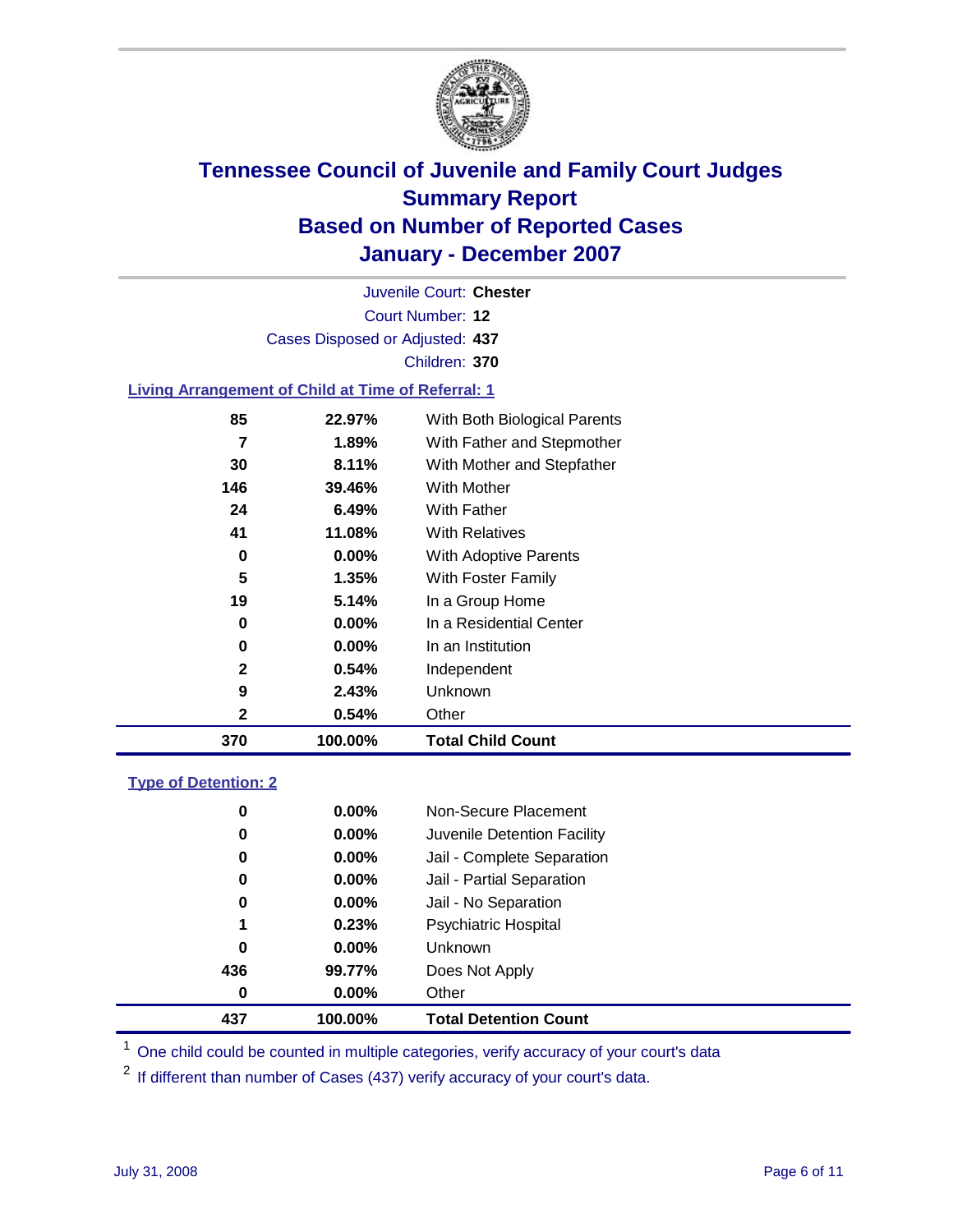

|                                                    | Juvenile Court: Chester         |                                      |  |  |  |
|----------------------------------------------------|---------------------------------|--------------------------------------|--|--|--|
|                                                    | Court Number: 12                |                                      |  |  |  |
|                                                    | Cases Disposed or Adjusted: 437 |                                      |  |  |  |
| Children: 370                                      |                                 |                                      |  |  |  |
| <b>Placement After Secure Detention Hearing: 1</b> |                                 |                                      |  |  |  |
| 1                                                  | 0.23%                           | Returned to Prior Living Arrangement |  |  |  |
| 0                                                  | 0.00%                           | Juvenile Detention Facility          |  |  |  |
| 1                                                  | 0.23%                           | Jail                                 |  |  |  |
| 0                                                  | 0.00%                           | Shelter / Group Home                 |  |  |  |
| $\bf{0}$                                           | 0.00%                           | Foster Family Home                   |  |  |  |
| $\bf{0}$                                           | 0.00%                           | Psychiatric Hospital                 |  |  |  |
| 0                                                  | 0.00%                           | Unknown / Not Reported               |  |  |  |
| 435                                                | 99.54%                          | Does Not Apply                       |  |  |  |
| $\bf{0}$                                           | 0.00%                           | Other                                |  |  |  |
| 437                                                | 100.00%                         | <b>Total Placement Count</b>         |  |  |  |
| <b>Intake Actions: 2</b>                           |                                 |                                      |  |  |  |
|                                                    |                                 |                                      |  |  |  |
| 390                                                | 78.95%                          | <b>Petition Filed</b>                |  |  |  |
| 1                                                  | 0.20%                           | <b>Motion Filed</b>                  |  |  |  |
| 96                                                 | 19.43%                          | <b>Citation Processed</b>            |  |  |  |
| 6                                                  | 1.21%                           | Notification of Paternity Processed  |  |  |  |
| 1                                                  | 0.20%                           | Scheduling of Judicial Review        |  |  |  |
| 0                                                  | 0.00%                           | Scheduling of Administrative Review  |  |  |  |
| 0                                                  | 0.00%                           | Scheduling of Foster Care Review     |  |  |  |
| $\bf{0}$                                           | 0.00%                           | Unknown                              |  |  |  |
| 0                                                  | 0.00%                           | Does Not Apply                       |  |  |  |
| $\bf{0}$                                           | 0.00%                           | Other                                |  |  |  |
| 494                                                | 100.00%                         | <b>Total Intake Count</b>            |  |  |  |

<sup>1</sup> If different than number of Cases (437) verify accuracy of your court's data.

<sup>2</sup> If different than number of Referral Reasons (494), verify accuracy of your court's data.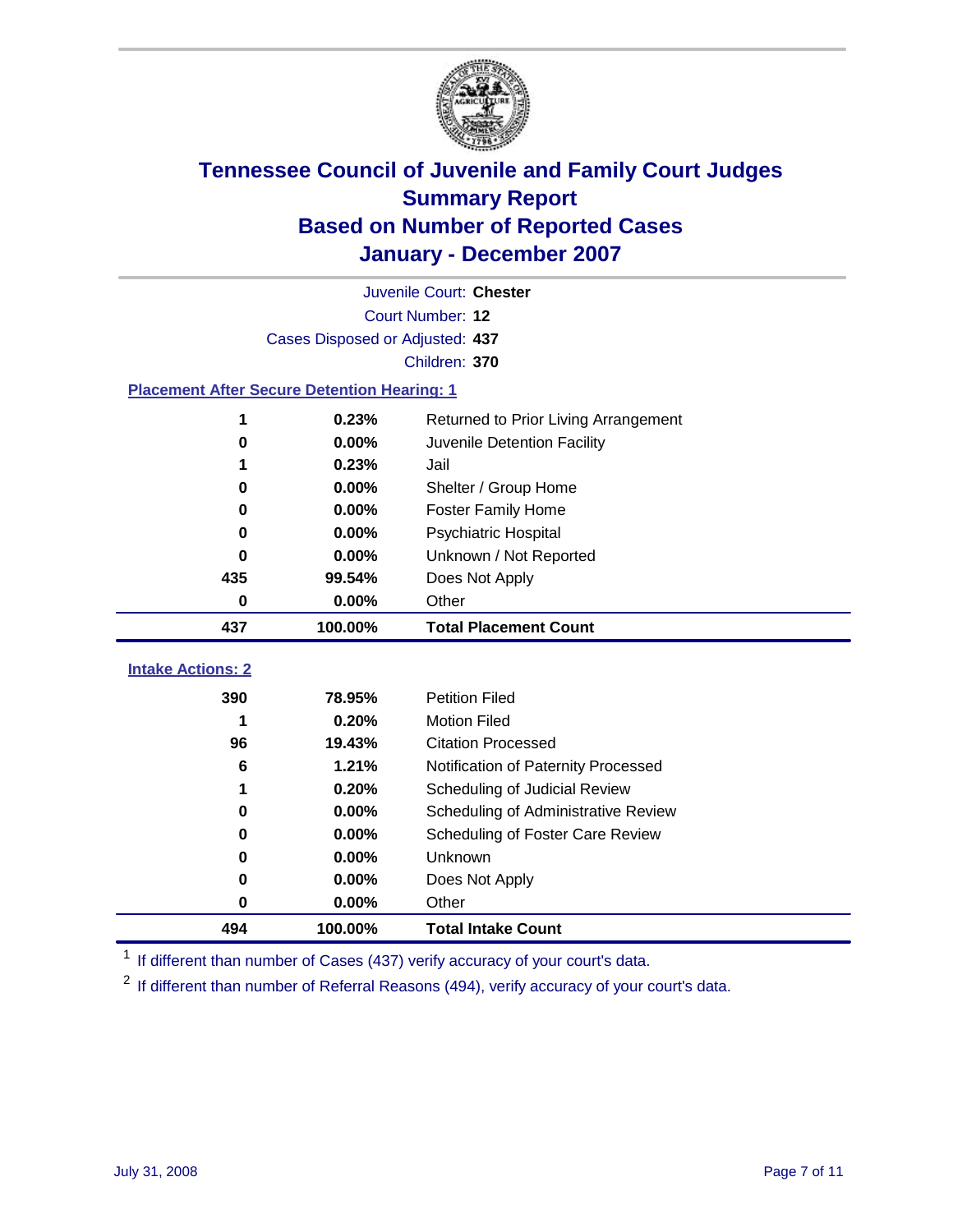

Court Number: **12** Juvenile Court: **Chester** Cases Disposed or Adjusted: **437** Children: **370**

#### **Last Grade Completed by Child: 1**

| 54  | 14.59%  | Too Young for School     |
|-----|---------|--------------------------|
| 0   | 0.00%   | Preschool                |
| 4   | 1.08%   | Kindergarten             |
| 4   | 1.08%   | 1st Grade                |
| 4   | 1.08%   | 2nd Grade                |
| 1   | 0.27%   | 3rd Grade                |
| 3   | 0.81%   | 4th Grade                |
| 4   | 1.08%   | 5th Grade                |
| 3   | 0.81%   | 6th Grade                |
| 8   | 2.16%   | 7th Grade                |
| 9   | 2.43%   | 8th Grade                |
| 23  | 6.22%   | 9th Grade                |
| 29  | 7.84%   | 10th Grade               |
| 63  | 17.03%  | 11th Grade               |
| 54  | 14.59%  | 12th Grade               |
| 0   | 0.00%   | Non-Graded Special Ed    |
| 11  | 2.97%   | <b>GED</b>               |
| 10  | 2.70%   | Graduated                |
| 0   | 0.00%   | Never Attended School    |
| 86  | 23.24%  | Unknown                  |
| 0   | 0.00%   | Other                    |
| 370 | 100.00% | <b>Total Child Count</b> |

### **Enrolled in Special Education: 1**

| 370 | <b>Total Child Count</b><br>100.00% |  |
|-----|-------------------------------------|--|
| 82  | 22.16%<br>Unknown                   |  |
| 283 | No<br>76.49%                        |  |
| 5   | Yes<br>1.35%                        |  |

<sup>1</sup> One child could be counted in multiple categories, verify accuracy of your court's data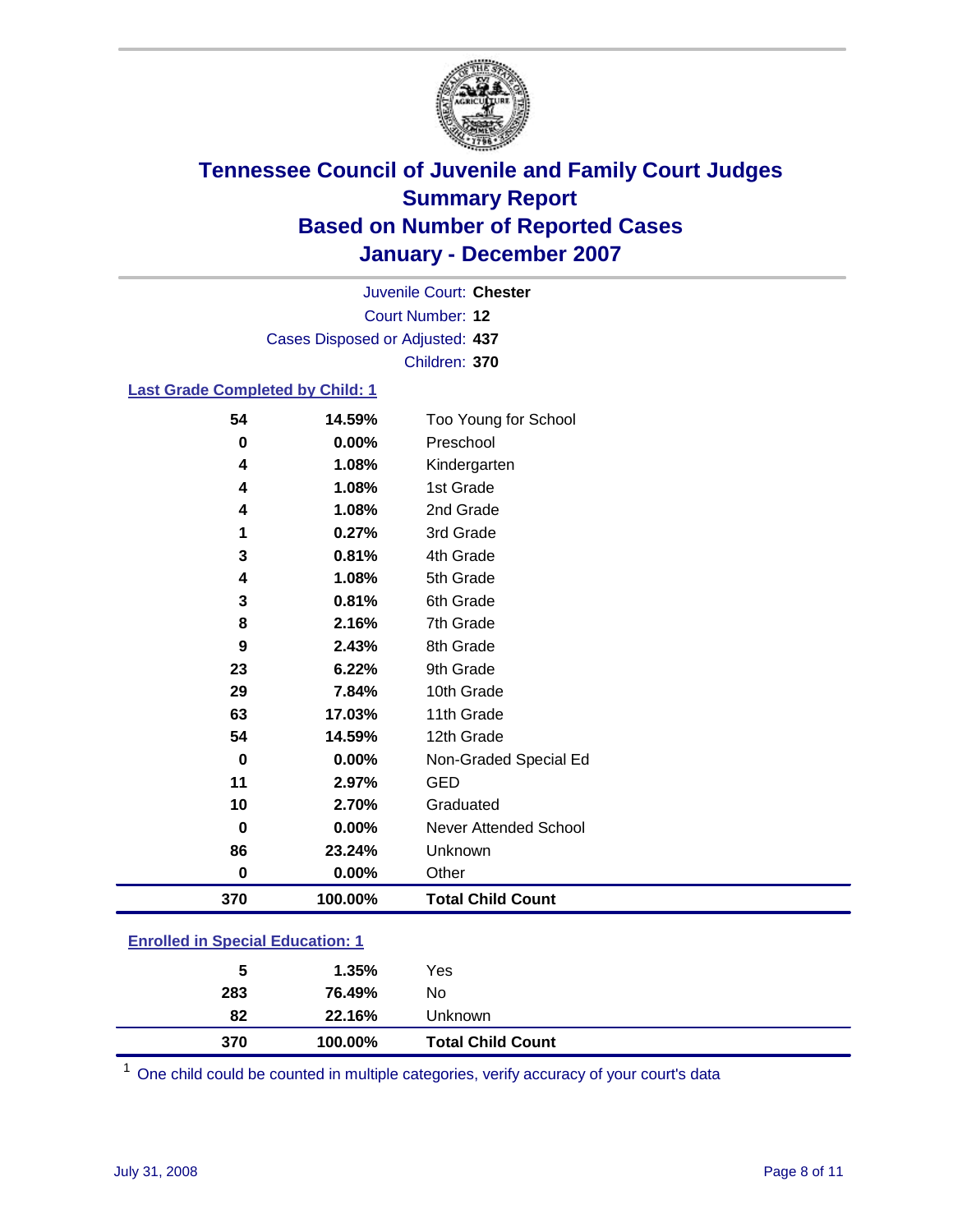

|                              |                                 | Juvenile Court: Chester   |
|------------------------------|---------------------------------|---------------------------|
|                              |                                 | Court Number: 12          |
|                              | Cases Disposed or Adjusted: 437 |                           |
|                              |                                 | Children: 370             |
| <b>Action Executed By: 1</b> |                                 |                           |
| 494                          | 100.00%                         | Judge                     |
| 0                            | $0.00\%$                        | Referee                   |
| 0                            | $0.00\%$                        | <b>YSO</b>                |
| 0                            | $0.00\%$                        | Other                     |
| 0                            | $0.00\%$                        | Unknown / Not Reported    |
| 494                          | 100.00%                         | <b>Total Action Count</b> |

### **Formal / Informal Actions: 1**

| 145 | 29.35%   | Dismissed                                        |
|-----|----------|--------------------------------------------------|
| 2   | 0.40%    | Retired / Nolle Prosequi                         |
| 150 | 30.36%   | <b>Complaint Substantiated Delinquent</b>        |
| 21  | 4.25%    | <b>Complaint Substantiated Status Offender</b>   |
| 25  | 5.06%    | <b>Complaint Substantiated Dependent/Neglect</b> |
| 0   | $0.00\%$ | <b>Complaint Substantiated Abused</b>            |
| 0   | $0.00\%$ | <b>Complaint Substantiated Mentally III</b>      |
| 0   | $0.00\%$ | Informal Adjustment                              |
| 27  | 5.47%    | <b>Pretrial Diversion</b>                        |
| 4   | 0.81%    | <b>Transfer to Adult Court Hearing</b>           |
| 0   | $0.00\%$ | Charges Cleared by Transfer to Adult Court       |
| 117 | 23.68%   | Special Proceeding                               |
| 2   | 0.40%    | <b>Review Concluded</b>                          |
| 0   | $0.00\%$ | Case Held Open                                   |
| 1   | 0.20%    | Other                                            |
| 0   | $0.00\%$ | Unknown / Not Reported                           |
| 494 | 100.00%  | <b>Total Action Count</b>                        |

<sup>1</sup> If different than number of Referral Reasons (494), verify accuracy of your court's data.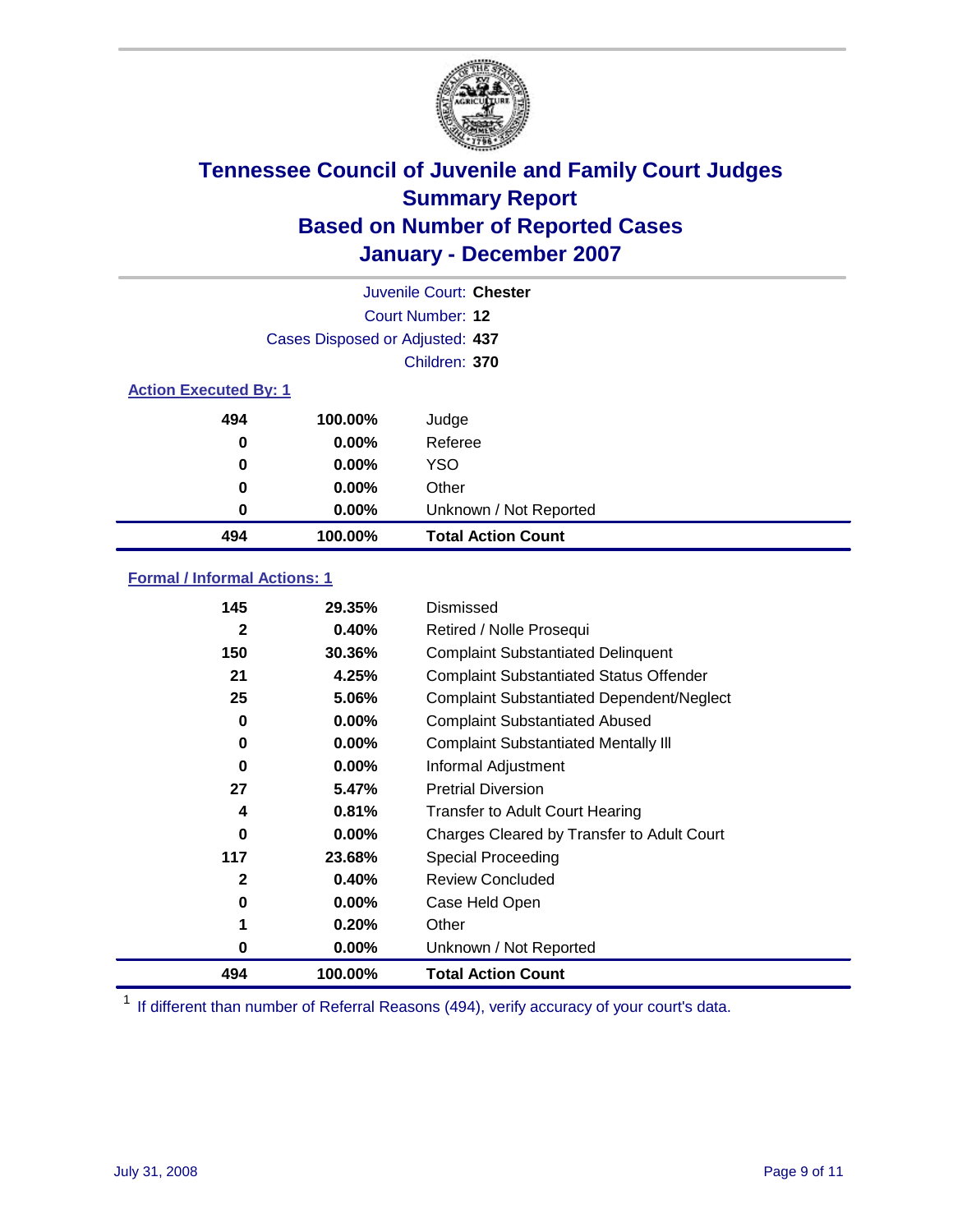

|                       |                                 | Juvenile Court: Chester                               |
|-----------------------|---------------------------------|-------------------------------------------------------|
|                       |                                 | Court Number: 12                                      |
|                       | Cases Disposed or Adjusted: 437 |                                                       |
|                       |                                 | Children: 370                                         |
| <b>Case Outcomes:</b> |                                 | There can be multiple outcomes for one child or case. |
| 144                   | 17.31%                          | <b>Case Dismissed</b>                                 |
| 1                     | 0.12%                           | Case Retired or Nolle Prosequi                        |
| 32                    | 3.85%                           | Warned / Counseled                                    |
| 1                     | 0.12%                           | <b>Held Open For Review</b>                           |
| 3                     | 0.36%                           | Supervision / Probation to Juvenile Court             |
| 1                     | 0.12%                           | <b>Probation to Parents</b>                           |
| 5                     | 0.60%                           | Referral to Another Entity for Supervision / Service  |
| 11                    | 1.32%                           | Referred for Mental Health Counseling                 |
| 43                    | 5.17%                           | Referred for Alcohol and Drug Counseling              |
| 0                     | 0.00%                           | Referred to Alternative School                        |
| 0                     | 0.00%                           | Referred to Private Child Agency                      |
| 0                     | 0.00%                           | Referred to Defensive Driving School                  |
| 0                     | 0.00%                           | Referred to Alcohol Safety School                     |
| 0                     | 0.00%                           | Referred to Juvenile Court Education-Based Program    |
| 13                    | 1.56%                           | Driver's License Held Informally                      |
| 0                     | 0.00%                           | <b>Voluntary Placement with DMHMR</b>                 |
| 0                     | 0.00%                           | <b>Private Mental Health Placement</b>                |
| 0                     | 0.00%                           | <b>Private MR Placement</b>                           |
| 0                     | 0.00%                           | Placement with City/County Agency/Facility            |
| 0                     | 0.00%                           | Placement with Relative / Other Individual            |
| 17                    | 2.04%                           | Fine                                                  |
| 0                     | 0.00%                           | <b>Public Service</b>                                 |
| 44                    | 5.29%                           | Restitution                                           |
| 0                     | 0.00%                           | <b>Runaway Returned</b>                               |
| 48                    | 5.77%                           | No Contact Order                                      |
| 0                     | 0.00%                           | Injunction Other than No Contact Order                |
|                       | 0.12%                           | <b>House Arrest</b>                                   |
| 0                     | 0.00%                           | <b>Court Defined Curfew</b>                           |
| 0                     | 0.00%                           | Dismissed from Informal Adjustment                    |
| 0                     | 0.00%                           | <b>Dismissed from Pretrial Diversion</b>              |
| 6                     | 0.72%                           | <b>Released from Probation</b>                        |
| 1                     | 0.12%                           | <b>Transferred to Adult Court</b>                     |
| 0                     | 0.00%                           | <b>DMHMR Involuntary Commitment</b>                   |